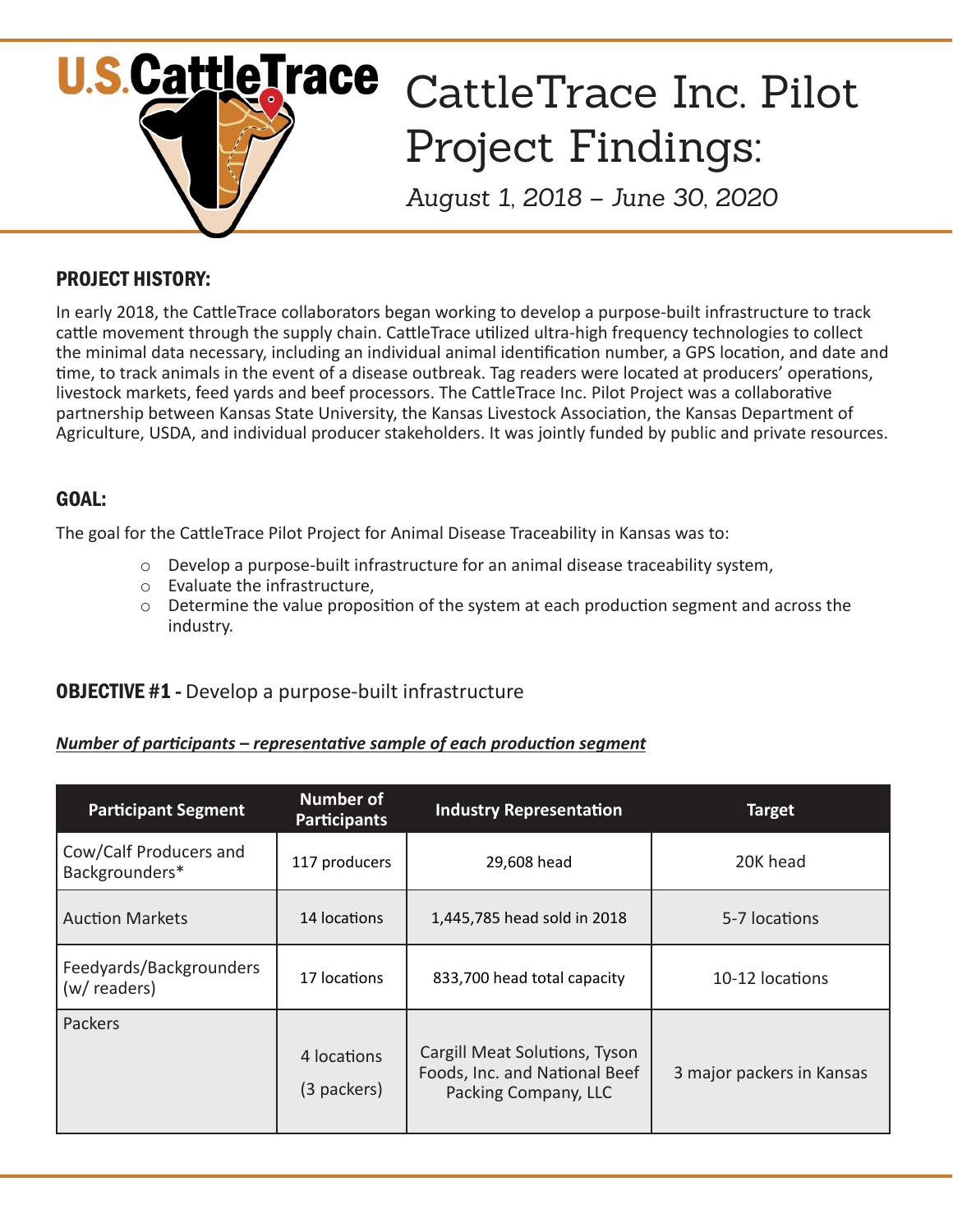### *Stakeholder Reach*

Early in the project, it was determined that educational and marketing efforts would be needed to reach the intended audiences of the project. Throughout the project, in-person and virtual educational meetings took place. The total outreach for the educational meetings was **10,178 industry stakeholders.**

#### *Total Tags Distributed by Pilot Project*

Ultra-high frequency (UHF) ear tags were sourced and acquired from the United States Department of Agriculture (51,760 in total). Another 30,000 Anitrace UHF tags were purchased and received from Fort Supply Technologies. Using state of Kansas funds, 5,000 of the UHF strip tags from Fort Supply. In total**, 74,139 tags** were distributed by the pilot project.

| <b>Production Scenario</b> | <b>Participant Segment</b>                 | <b>Number of Tags</b><br><b>Distributed</b> | <b>Target</b> |
|----------------------------|--------------------------------------------|---------------------------------------------|---------------|
| Whole Path                 | Cow-Calf Producers &<br>Backgrounders      | 29,608                                      | 20,000 tags   |
| <b>Direct Sales</b>        | <b>Feedyard Customers--Direct Buy</b>      | 10,000                                      | 10,000 tags   |
| Auction                    | <b>Auction Markets</b>                     | 12,968                                      | 15,000 tags   |
| Contingency                | <b>Feedyard Customers--Direct Buy</b>      | 3,987                                       |               |
|                            | Veterinarians - Help identify<br>producers | 2,576                                       | 10,000 tags   |
| Out of State               | Missouri                                   | 3,000                                       |               |
|                            | Oklahoma                                   | 12,000                                      |               |
| Total                      |                                            | 74,139                                      | 55,000+ tags  |

### *Examples of data capture/distribution technologies and plan for implementation*

Technology companies for the project included Fort Supply Technologies and Micro Technologies. Each had programmed their reader set-ups to send the time, date, GPS location and individual identification number for every sighting of an ultra-high frequency tag. Site surveys were conducted at participating auction markets; USDA funds were used to purchase readers for these locations. In addition, surveys were also completed at participating feedyards and packers with those operations required to purchase their own reader set-ups for the project. Technology partners, including Micro Technologies and Fort Supply Technologies, worked with their respective customers and locations (auction markets and feedyards) to install the equipment, and set up the data transfer process.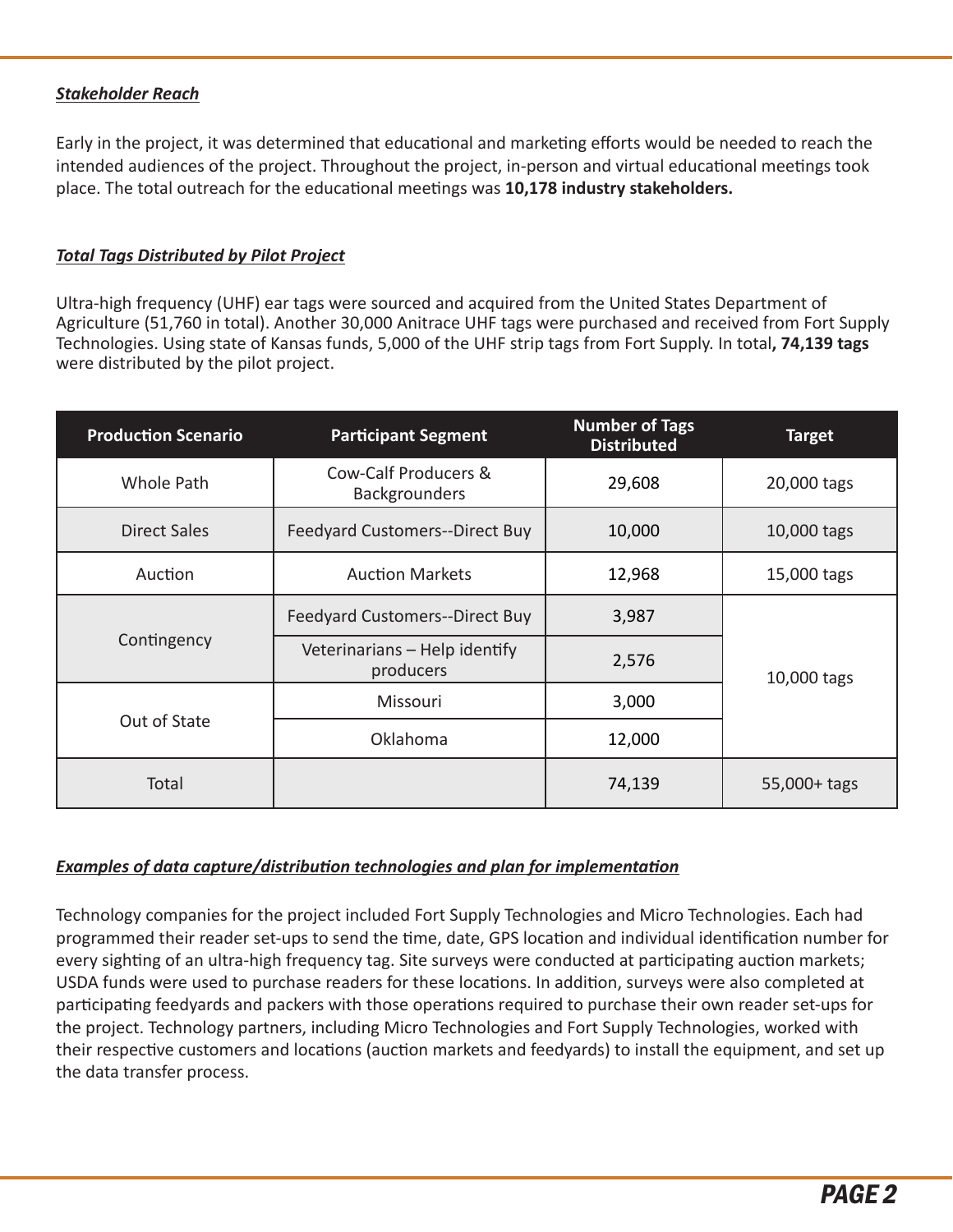# *Number of head moved through each scenario\* (and recorded via UHF readers)*

*\*Cattle movements were captured with handheld readers, alleyway readers, chute readers and readers along the packer trolley line.*

| <b>Location Type</b>           | # Sightings Recorded |
|--------------------------------|----------------------|
| Cow/Calf Facilities            | 235                  |
| <b>Backgrounder Facilities</b> | 23,542               |
| Livestock Market Facilities    | 34,222               |
| <b>Feedyard Facilities</b>     | 431,592              |
| <b>Packer Facilities</b>       | 99,877               |
| <b>Total Reads</b>             | 589,465              |

## *Average read rates recorded throughout the project*

| <b>Location Type</b> | <b>Reader Set-Up</b> | <b>Overall Head Reported</b> | <b>Average Read Rate</b> |
|----------------------|----------------------|------------------------------|--------------------------|
| Cow/Calf             | Ranch                | 1710                         | 99%                      |
| Livestock Market     | Salering exit        | 1786                         | 95.18%                   |
| Livestock Market     | Salering entry       | 569                          | 97.73%                   |
| Feedyard             | Alleyway             | 648                          | 89.57%                   |
| Feedyard             | Single file          | 1108                         | 92.46%                   |
| Packer               | Alleyway             | 72                           | 88.9%                    |
| Packer               | Trolley single file  | 638                          | 84.07%                   |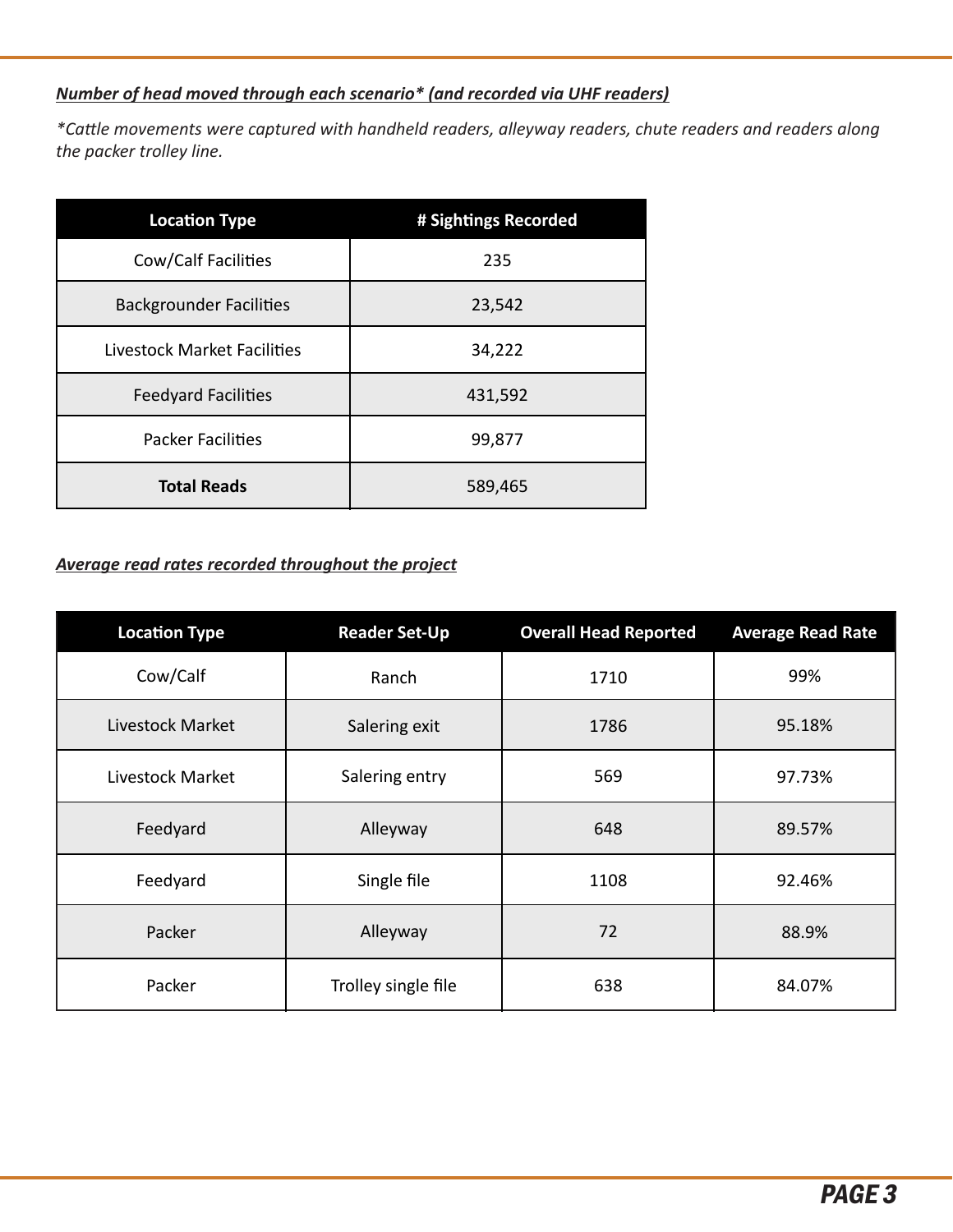## OBJECTIVE #2**-** Evaluate the efficiency and capabilities of the animal disease traceability system and infrastructure.

### *Observation about tag technology*

The lack of options for ultra-high frequency tags could be a hindrance to adoption in the industry for the use of EID for disease traceability and management practices. **Therefore, our recommendation is for the USDA to streamline the process for a UHF tag to become an official, approved Animal Disease Traceability compliant tag.**

The industry has shown a strong desire to utilize UHF tags, and we see the need for more USDA official tag options on the market. We have observed a greater interest from multiple tag manufacturers in developing and improving UHF tags and technology, and a final standard would further encourage their investment in and focus on providing additional options to the industry.

Due to the lack of competition within the UHF industry, coupled with a key observation that areas of the industry are entrenched in low-frequency technology, CattleTrace is working on accepting an automatic transfer of data from those segments utilizing low-frequency technology.

### *Percent of the traceability system/process determined to be "hands-free"; Identify the roadblocks to hands-free and potential opportunities*

As U.S. CattleTrace expands, challenges and opportunities have been identified to ensure the "hands-free" principle continues and remains a priority, all because UHF technology allows groups of cattle to be read at one time and/or single animals to be read as well.

| <b>Challenges</b>                                                                                                                                                | <b>Opportunities</b>                                                                                                                                                                                                |
|------------------------------------------------------------------------------------------------------------------------------------------------------------------|---------------------------------------------------------------------------------------------------------------------------------------------------------------------------------------------------------------------|
| Capturing data from both existing LF readers and<br>UHF readers.                                                                                                 | Setting the standardized format to receive data from<br>multiple sources and technologies. Partnerships<br>with organizations to receive data from multiple<br>sources (e.g. IMI Global, breed associations).       |
| Lack of options of UHF technology available on<br>the market. Strong producer and beef value chain<br>interest in UHF technology, but they need more<br>options. | Provide feedback to tag and reader manufacturers<br>on the interest in UHF technology and desire<br>for more and better options. (Additional UHF<br>tag options are being field tested now, which is<br>promising.) |
| USDA movement toward RFID tags for covered<br>cattle and retraction of the guidance.                                                                             | The cattle industry is now more aware of current<br>ADT practices and has a renewed interest in RFID<br>technologies.                                                                                               |
|                                                                                                                                                                  | Additional time to encourage manufacturers to<br>produce more UHF tags and readers to assist USDA<br>in the advancement of disease traceability and the<br>use of RFID technology.                                  |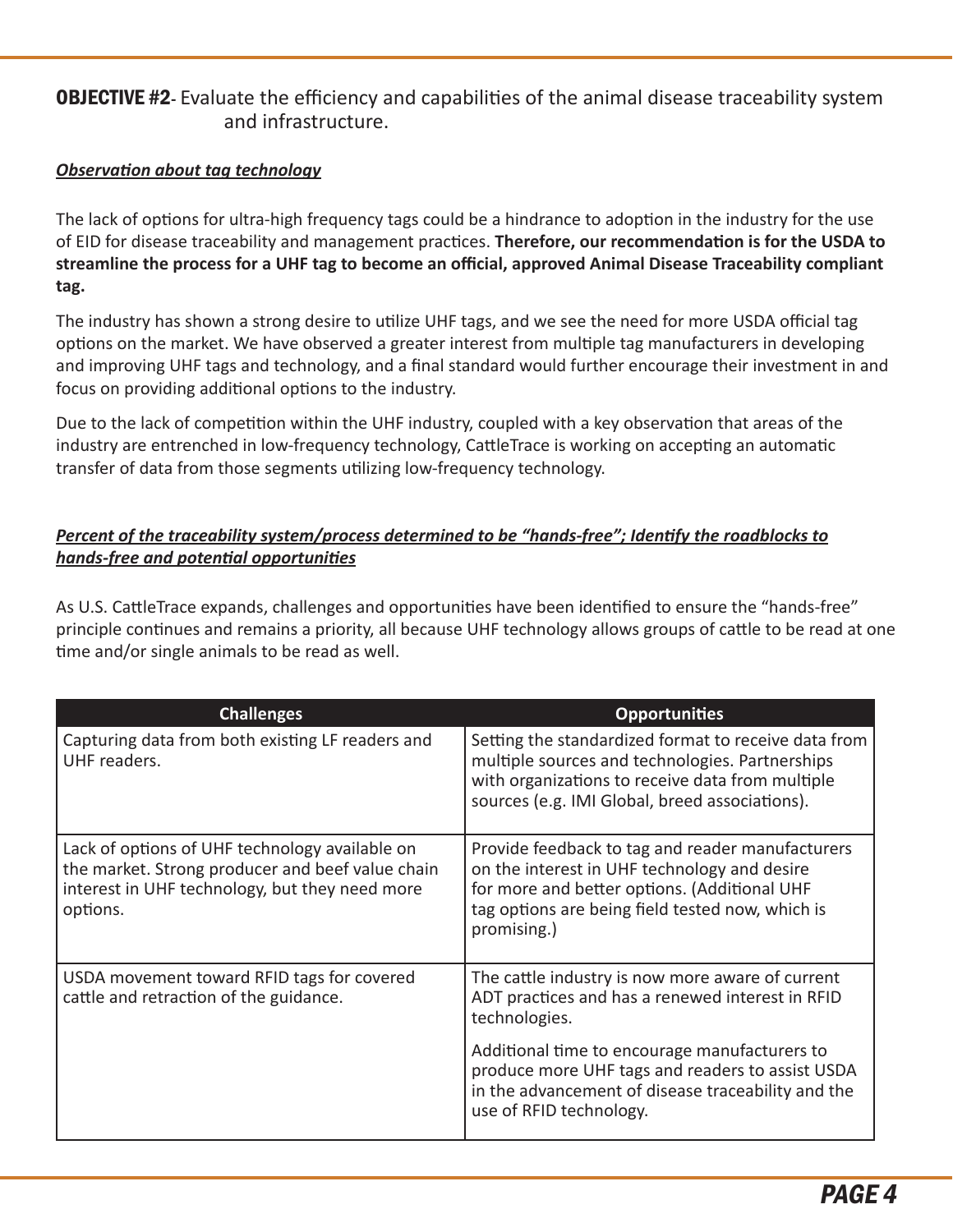**OBJECTIVE #3:** Determine the value proposition of an animal disease traceability system

### *Dollar cost for each production segment*

The following is an excerpt from a K-State Agriculture Economics cost analysis for an animal disease traceability system, which focuses on costs associated with implementing a full industry system utilizing UHF technology. The summary can be found here.

"When considering economies of scale, the cost of implementing CattleTrace ranged from \$2.84 to \$6.06/head for cow/calf producers. For backgrounders, the cost of implementing CattleTrace ranged from \$0.40 to \$0.83/head. The average cost for sale barns was \$0.14/head, and the cost of implementing CattleTrace for feedlots ranged from \$0.33 to \$0.55/head. The average cost to packers ranged from \$0.02 to \$0.18/head. The implementation of a national disease traceability program is inevitable, and beef industry stakeholders are helping to guide and shape the structure and characteristics of such a system. Understanding the implementation costs will allow producers to better understand how a national system will impact their operation. Additionally, by participating in the CattleTrace pilot program, producers and beef industry stakeholders can have input and directly impact the development of a national disease traceability system."

## *Roadblocks and opportunities for implementation at each production segment*

| <b>Challenges</b>                                                                                                                                                                                         | <b>Opportunities</b>                                                                                                                                                                                                                                         |  |
|-----------------------------------------------------------------------------------------------------------------------------------------------------------------------------------------------------------|--------------------------------------------------------------------------------------------------------------------------------------------------------------------------------------------------------------------------------------------------------------|--|
| <b>Cow-Calf Producers</b>                                                                                                                                                                                 |                                                                                                                                                                                                                                                              |  |
| Lack of knowledge around current ADT rules<br>$\bullet$<br>and the need for a full traceability system<br>Lack of (UHF) tag options available<br>$\bullet$<br>(UHF) reader cost; few options<br>$\bullet$ | Education on current ADT rule and the need<br>$\bullet$<br>for a full traceability system<br>Utilizing RFID technology for management<br>practices in addition to disease traceability<br>Management software for cow-calf<br>producers using UHF technology |  |
| Backgrounders / Stockers                                                                                                                                                                                  |                                                                                                                                                                                                                                                              |  |
| Lack of knowledge around current ADT rules<br>$\bullet$<br>and the need for a full traceability system<br>Lack of (UHF) tag options available<br>$\bullet$<br>(UHF) reader cost; few options<br>$\bullet$ | Education on current ADT rule and the need<br>$\bullet$<br>for a full traceability system<br>Utilizing RFID technology for management<br>practices in addition to disease traceability<br>Management software for producers using<br>UHF technology          |  |

*\*Continued on Page 6*